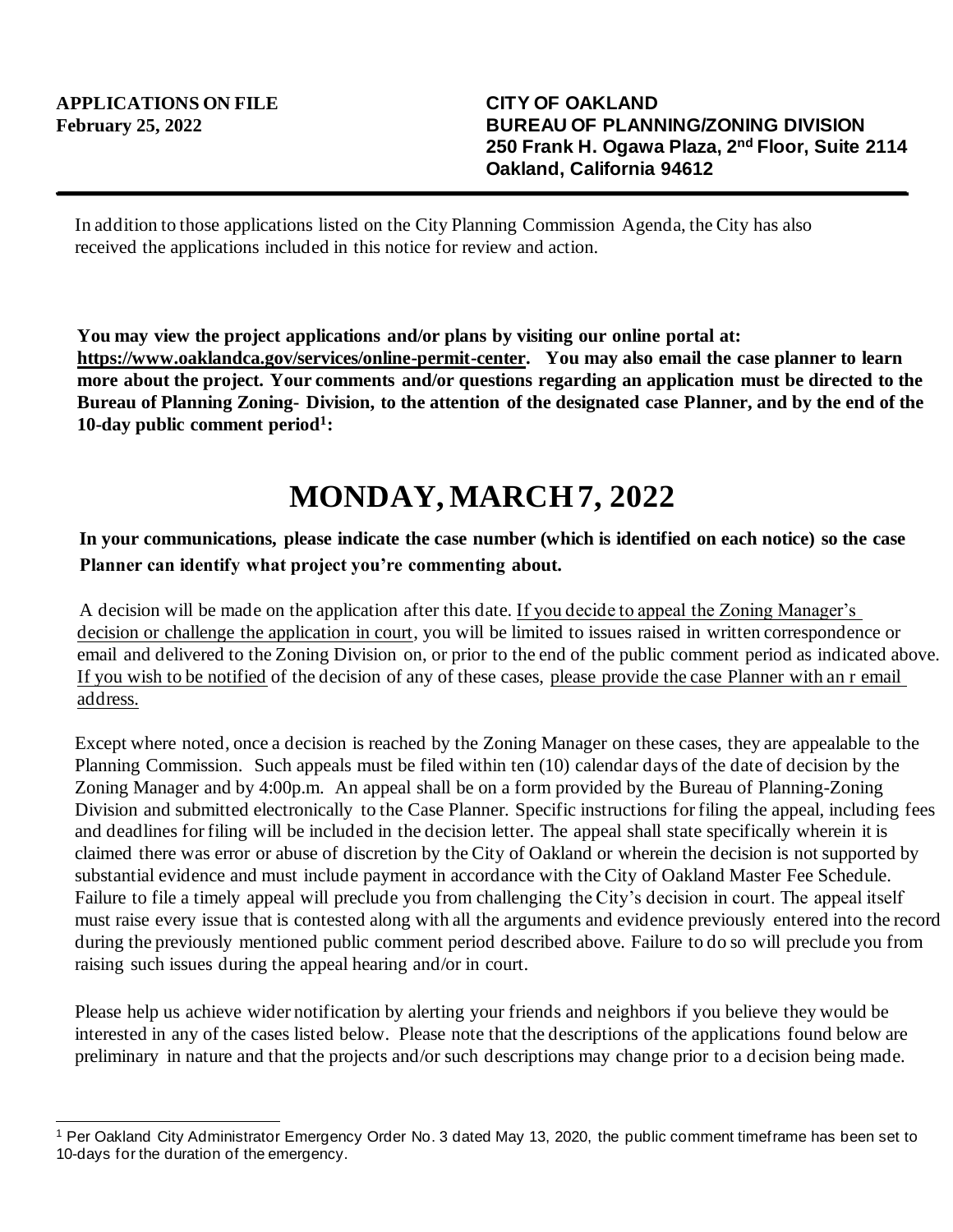| <b>Location:</b><br>1.              | 840 58th Street                                                                   |
|-------------------------------------|-----------------------------------------------------------------------------------|
| <b>Assessor's Parcel Number(s):</b> | 015 1356015                                                                       |
| Proposal:                           | To construct a 1,685 square foot, three-story rear addition and remodel the       |
|                                     | exterior and interior of a single-family home. The project includes converting an |
|                                     | existing basement to a 991 square-foot accessory dwelling unit.                   |
| Applicant:                          | Cari Design Architecture (510) 229-9649                                           |
| Owner:                              | David Yung and Elizabeth Harshaw                                                  |
| <b>Case File Number:</b>            | <b>PLN21235</b>                                                                   |
| <b>Planning Permits Required:</b>   | Regular Design Review for the construction of an addition greater than 1,000      |
|                                     | square feet.                                                                      |
| <b>General Plan:</b>                | Mixed Housing Type Residential                                                    |
| Zoning:                             | Mixed Housing Type Residential $-2$ (RM-2)                                        |
| <b>Environmental Determination:</b> | Section 15301 of the State CEQA Guidelines: Existing Faculties; and Section       |
|                                     | 15183 of the State CEQA Guidelines: Projects Consistent with a Community          |
|                                     | Plan, General Plan, or Zoning.                                                    |
| <b>Historic Status:</b>             | Not a historic property                                                           |
| <b>City Council District:</b>       |                                                                                   |
| <b>Action to be Taken:</b>          | Administrative decision                                                           |
| <b>Finality of Decision:</b>        | Appealable to Planning Commission                                                 |
| <b>For Further Information:</b>     | Contact Case Planner, Eva Wu at (510) 238-3785 or by email at                     |
|                                     | ewu@oaklandca.gov                                                                 |

| 2.<br><b>Location:</b>              | 0 Trestle Glen Road (vacant lot adjacent to 1115 Trestle Glen Road)           |
|-------------------------------------|-------------------------------------------------------------------------------|
| <b>Assessor's Parcel Number(s):</b> | 023 043902400                                                                 |
| <b>Proposal:</b>                    | To construct a 2,200 square-foot single-family dwelling with a two car-garage |
|                                     | on an 8,598 square-foot up-slope lot.                                         |
| Applicant:                          | Jasbir Kaur/Brenda Munoz (510-760-2103)                                       |
| Owner:                              | Jasbir Kaur                                                                   |
| <b>Case File Number:</b>            | <b>PLN21218</b>                                                               |
| <b>Planning Permits Required:</b>   | Regular Design Review for new residential construction                        |
| <b>General Plan:</b>                | Detached Unit Residential.                                                    |
| Zoning:                             | RD-1 Zone                                                                     |
| <b>Environmental Determination:</b> | Exempt, Section 15303 (a) of the State CEQA Guidelines; new construction      |
|                                     | of single-family dwelling; Exempt Section 15183 of the State CEQA             |
|                                     | Guidelines: Projects consistent with a Community Plan, General Plan or        |
|                                     | Zoning.                                                                       |
| <b>Historic Status:</b>             | N/A; Vacant lot                                                               |
| <b>City Council District:</b>       | 2                                                                             |
| <b>Action to be Taken:</b>          | Pending                                                                       |
| <b>Finality of Decision:</b>        | Appealable to Planning Commission                                             |
| <b>For Further Information:</b>     | Contact Case Planner, Jason Madani at (510) 238-4790 or by email at           |
|                                     | jmadani@oaklandca.gov.                                                        |